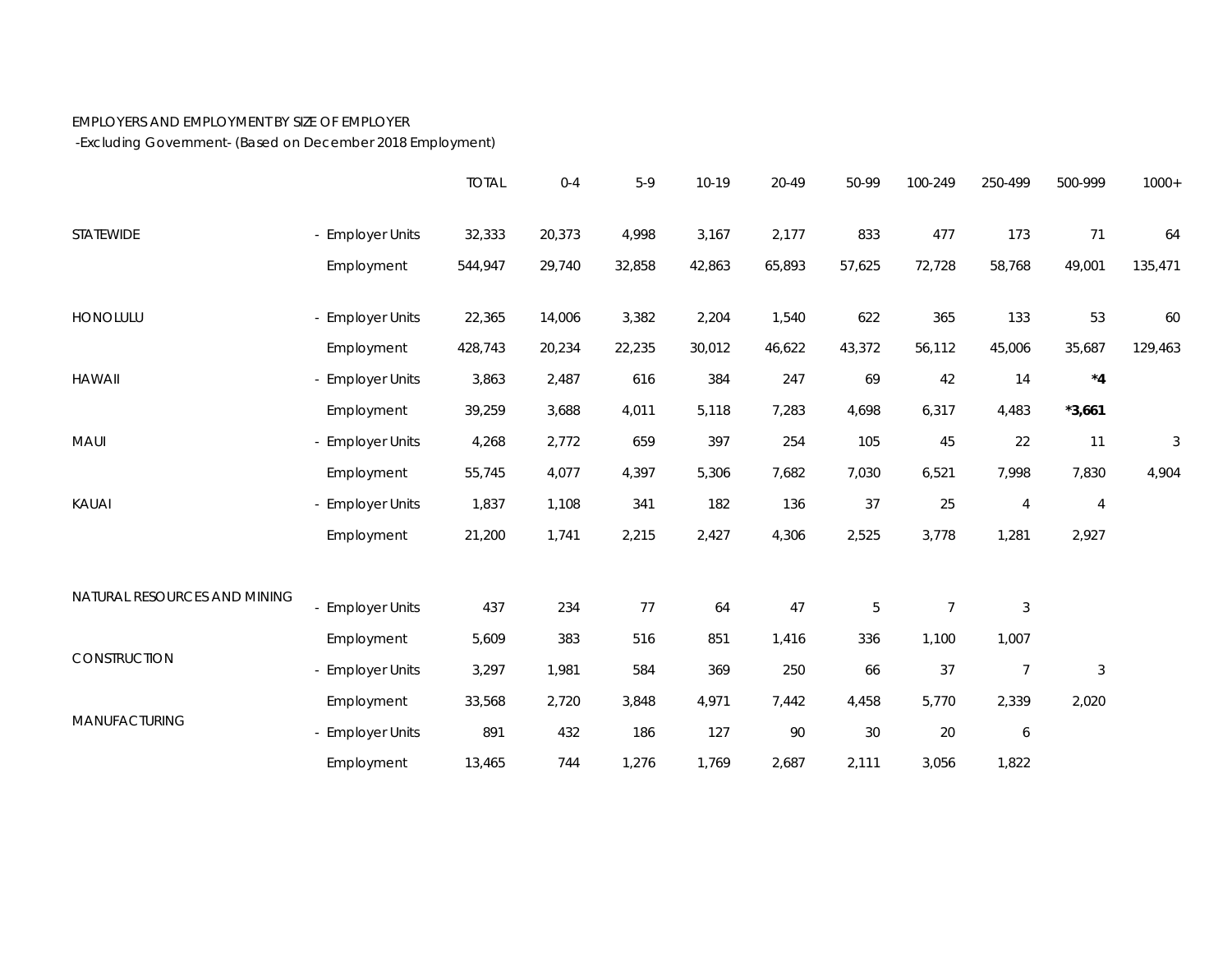## EMPLOYERS AND EMPLOYMENT BY SIZE OF EMPLOYER

-Excluding Government- (Based on December 2018 Employment)

| <b>WHOLESALE TRADE</b>                                                                                                                          |                       | <b>TOTAL</b> | $0 - 4$ | $5-9$ | 10-19  | 20-49 | 50-99          | 100-249     | 250-499          | 500-999        | $1000+$ |
|-------------------------------------------------------------------------------------------------------------------------------------------------|-----------------------|--------------|---------|-------|--------|-------|----------------|-------------|------------------|----------------|---------|
|                                                                                                                                                 | - Employer Units      | 1,737        | 1,140   | 266   | 153    | 108   | 43             | 22          | $^\star 5$       |                |         |
| RETAIL TRADE                                                                                                                                    | Employment            | 17,000       | 1,768   | 1,761 | 2,030  | 3,226 | 2,888          | 3,541       | $*1,786$         |                |         |
|                                                                                                                                                 | - Employer Units      | 2,717        | 1,406   | 564   | 313    | 223   | 94             | 69          | 25               | 10             | 13      |
| <b>TRANSPORTATION AND UTILITIES</b>                                                                                                             | Employment            | 76,686       | 2,584   | 3,716 | 4,199  | 6,848 | 6,661          | 10,459      | 8,201            | 7,197          | 26,821  |
|                                                                                                                                                 | - Employer Units      | 854          | 395     | 143   | 132    | 93    | 44             | 20          | 17               | 5              | 5       |
| <b>INFORMATION</b><br><b>FINANCE AND INSURANCE</b>                                                                                              | Employment            | 33,220       | 634     | 946   | 1,873  | 2,753 | 3,064          | 2,878       | 5,718            | 3,341          | 12,013  |
|                                                                                                                                                 | - Employer Units      | 570          | 435     | 60    | 19     | 28    | 14             | 6           | *8               |                |         |
|                                                                                                                                                 | Employment            | 9,017        | 511     | 404   | 265    | 837   | 1,027          | 1,075       | $*4,898$         |                |         |
|                                                                                                                                                 | - Employer Units      | 1,060        | 764     | 129   | $72\,$ | 44    | 20             | 19          | $\boldsymbol{7}$ | $^\star 5$     |         |
| REAL ESTATE AND RENTAL AND<br><b>LEASING</b>                                                                                                    | Employment            | 18,319       | 1,142   | 811   | 952    | 1,301 | 1,433          | 2,524       | 2,205            | $*7,951$       |         |
|                                                                                                                                                 | - Employer Units      | 1,566        | 1,173   | 204   | 94     | 58    | 22             | 10          | $*5$             |                |         |
|                                                                                                                                                 | Employment            | 11,747       | 1,806   | 1,293 | 1,199  | 1,733 | 1,530          | 1,591       | $*2,595$         |                |         |
| PROFESSIONAL AND TECHNICAL<br><b>SERVICES</b>                                                                                                   | - Employer Units      | 4,359        | 3,419   | 447   | 264    | 147   | 62             | $*20$       |                  |                |         |
|                                                                                                                                                 | Employment            | 22,950       | 4,389   | 2,912 | 3,593  | 4,429 | 4,048          | $*3,579$    |                  |                |         |
| MANAGEMENT OF COMPANIES AND<br><b>ENTERPRISES</b><br>ADMINISTRATIVE & SUPPORT & WASTE<br><b>MANAGEMENT &amp; REMEDIATION</b><br><b>SERVICES</b> | - Employer Units      | 240          | 194     | 13    | 13     | 10    | $\overline{7}$ | $^{\star}3$ |                  |                |         |
|                                                                                                                                                 | Employment            | 2,966        | 232     | 90    | 207    | 309   | 526            | $*1,602$    |                  |                |         |
|                                                                                                                                                 | <b>Employer Units</b> | 2,371        | 1,535   | 298   | 220    | 159   | 77             | 45          | 20               | $\overline{7}$ | 10      |
|                                                                                                                                                 | Employment            | 66,269       | 1,993   | 1,913 | 2,981  | 5,052 | 5,361          | 7,212       | 6,962            | 4,131          | 30,664  |
| <b>EDUCATIONAL SERVICES</b>                                                                                                                     | - Employer Units      | 673          | 415     | 100   | 66     | 48    | 21             | 15          | $\sqrt{3}$       | $*5$           |         |
|                                                                                                                                                 | Employment            | 15,499       | 531     | 633   | 854    | 1,407 | 1,341          | 2,149       | 1,001            | $*7,583$       |         |